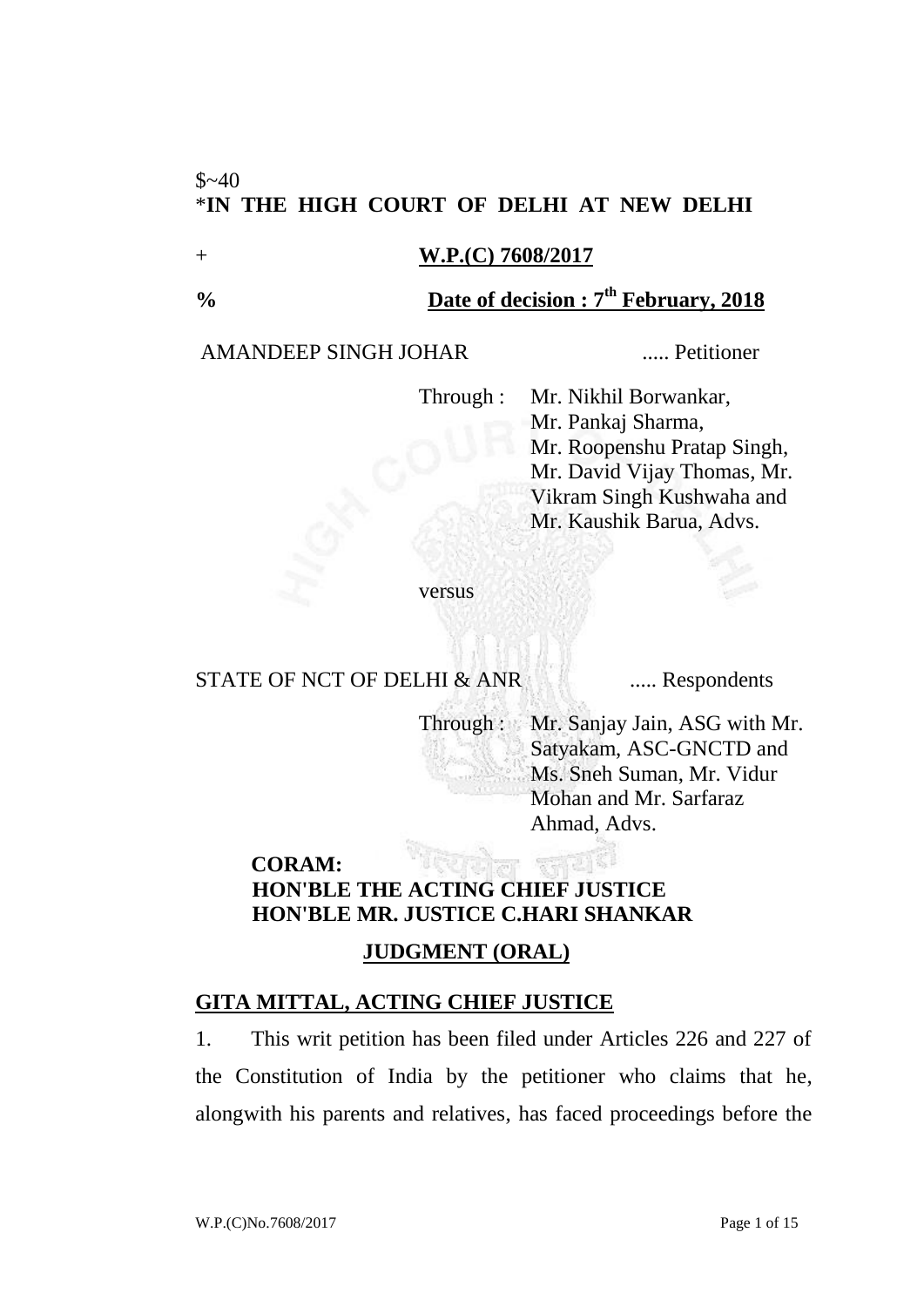Crime Against Women Cell, Nanak Pura, New Delhi at the instance of his wife. It is complained that despite regularly attending all sessions fixed at this Cell and extending full cooperation, the proceedings culminated in registration of a FIR being FIR No. 313/16 by the Police Station Patel Nagar, New Delhi under Section 498A/406 of the Indian Penal Code.

2. It is stated in the writ petition that the petitioner was regularly summoned to the Police Station to join investigations, without a single written notice under Section 41A of the CrPC being served upon him. As such, the petitioner complains that he joined investigation on eight dates which have been detailed in para 9 of the writ petition.

3. Grievance stands made that several documents relied upon by the petitioner in his defence which were tendered by him during the proceedings before the Crime Against Women Cell during the investigation. No receipt thereof was given to the petitioner and these documents having a critical bearing on the case were not made part of the record by the police.

In those above circumstances, the petitioner had no material or evidence to support his contention that he had regularly joined investigation and also that he had tendered several documents which manifested that he was innocent in the case.

4. Amongst the documents relied upon by the petitioner as having been handed over to the police are details of the recovery memo; list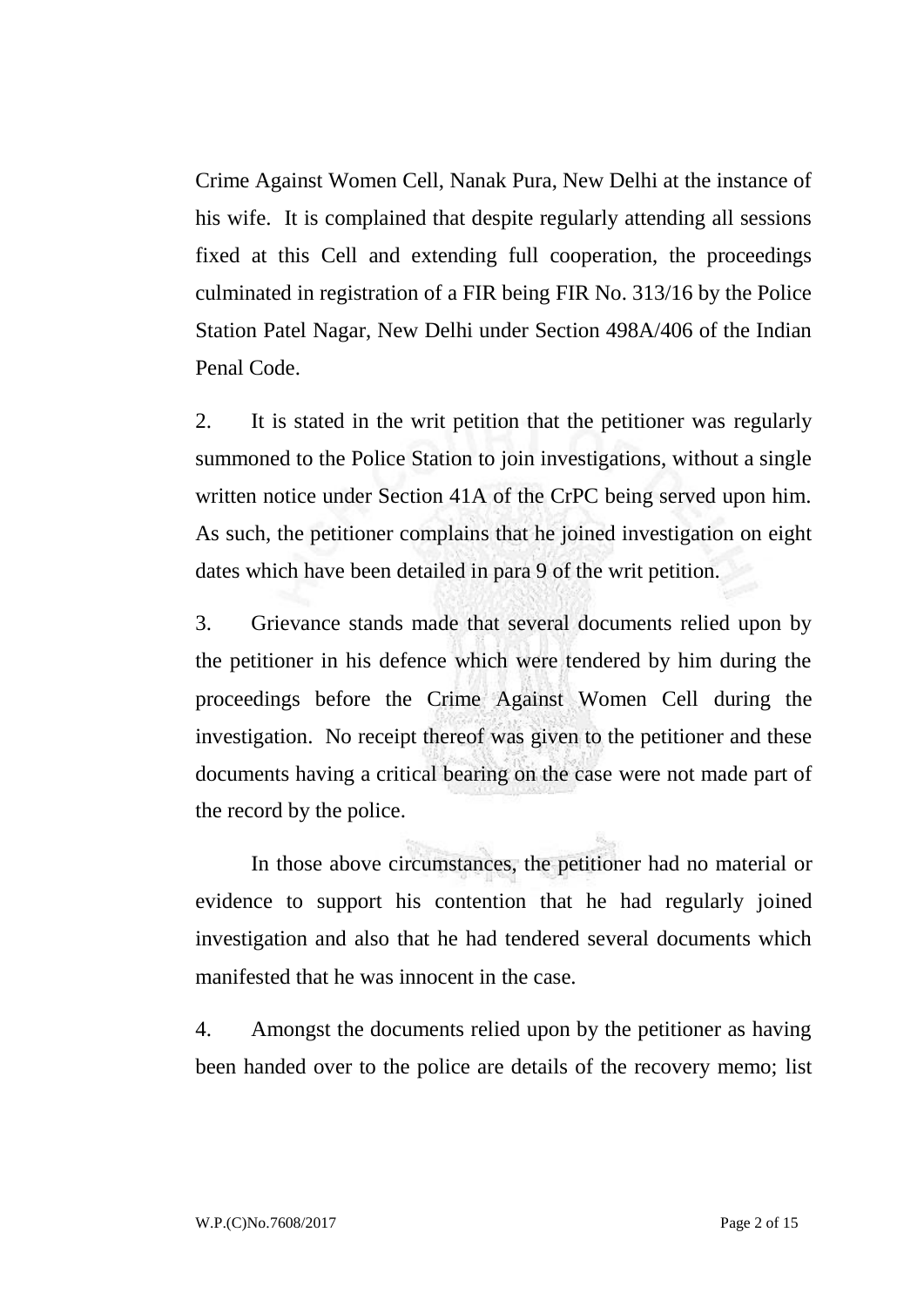of *stridhan* articles, text messages exchanged between the petitioner and her investigating officer.

5. Reference is made to Circular No.  $08/2011$  dated  $10<sup>th</sup>$  February, 2011 issued by the Delhi Police. It is complained by the petitioner that not only are the directions contained in this and other Circulars not being properly worked by local police stations and officers but also that the directions contained in the Circulars by themselves are wholly insufficient to ensure protection of the rights of the persons who are called for enquiries or are the subject matter of criminal investigations.

6. It has been submitted by Mr. Nikhil Borwankar, learned counsel who appears for the petitioner that the petitioner's experience at the Crime Against Women Cell and the police station highlight the fact that this was a practice followed in all criminal enquiries and investigations undertaken by the Delhi Police necessitating the filing of the present writ petition in Public Interest making a prayer to this court for *inter alia* directions to the Delhi Police to modify its Circular No.08/2011 dated 10<sup>th</sup> February, 2011 and to frame fair and balanced rules with regard to issuance and service of notices under Section 41A and Section 160 of the CrPC.

7. The petitioner consequently took a pro-active stand and initiated queries under the Right to Information Act resulting in his obtaining copies of various circulars of the Delhi Police governing the working of Section 41 of the CrPC. In this regard, the petitioner has drawn our attention to above Circular No.8/2011 referred which is concerned with *"provisions of arrest as per the CrPC (Amendment) Act, 2008"*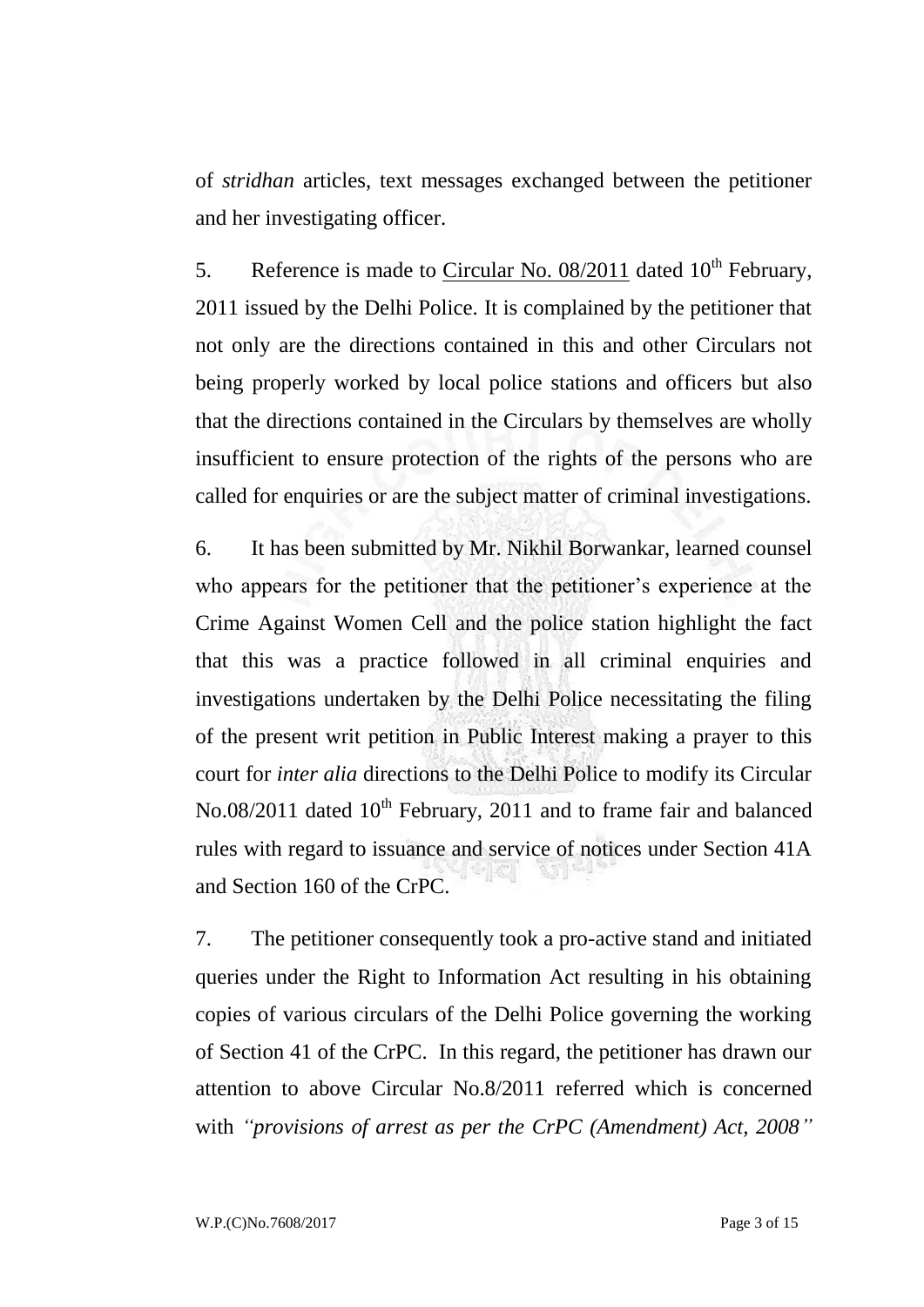(**page 400**) and the Circular no. 30A of 2014 dated  $17<sup>th</sup>$  November, 2014 (**page 404**) which is concerned with "D*irections Relating to Arrest in Pending Investigation Cases*."

8. Before examining the grievance made by the petitioner, it would be useful to set out the statutory provisions which relate to the requirement of appearance before police officer of any person, for expediency, we extract hereunder the provisions of Sections 41A, 91, 160 and 175 of CrPC :

> *"41A. Notice of appearance before police officer. - (1) The police officer shall, in all cases where the arrest of a person is not required under the provisions of sub-section (1) of section 41, issue a notice directing the person against whom a reasonable complaint has been made, or credible information has been received, or a reasonable suspicion exists that he has committed a cognizable offence, to appear before him or at such other place as may be specified in the notice.*

> *(2) Where such a notice is issued to any person, it shall be the duty of that person to comply with the terms of the notice.* 零零 经准备

> *(3) Where such person complies and continues to comply with the notice, he shall not be arrested in respect of the offence referred to in the notice unless, for reasons to be recorded, the police officer is of the opinion that he ought to be arrested.*

> *(4) Where such person, at any time, fails to comply with the terms of the notice or is*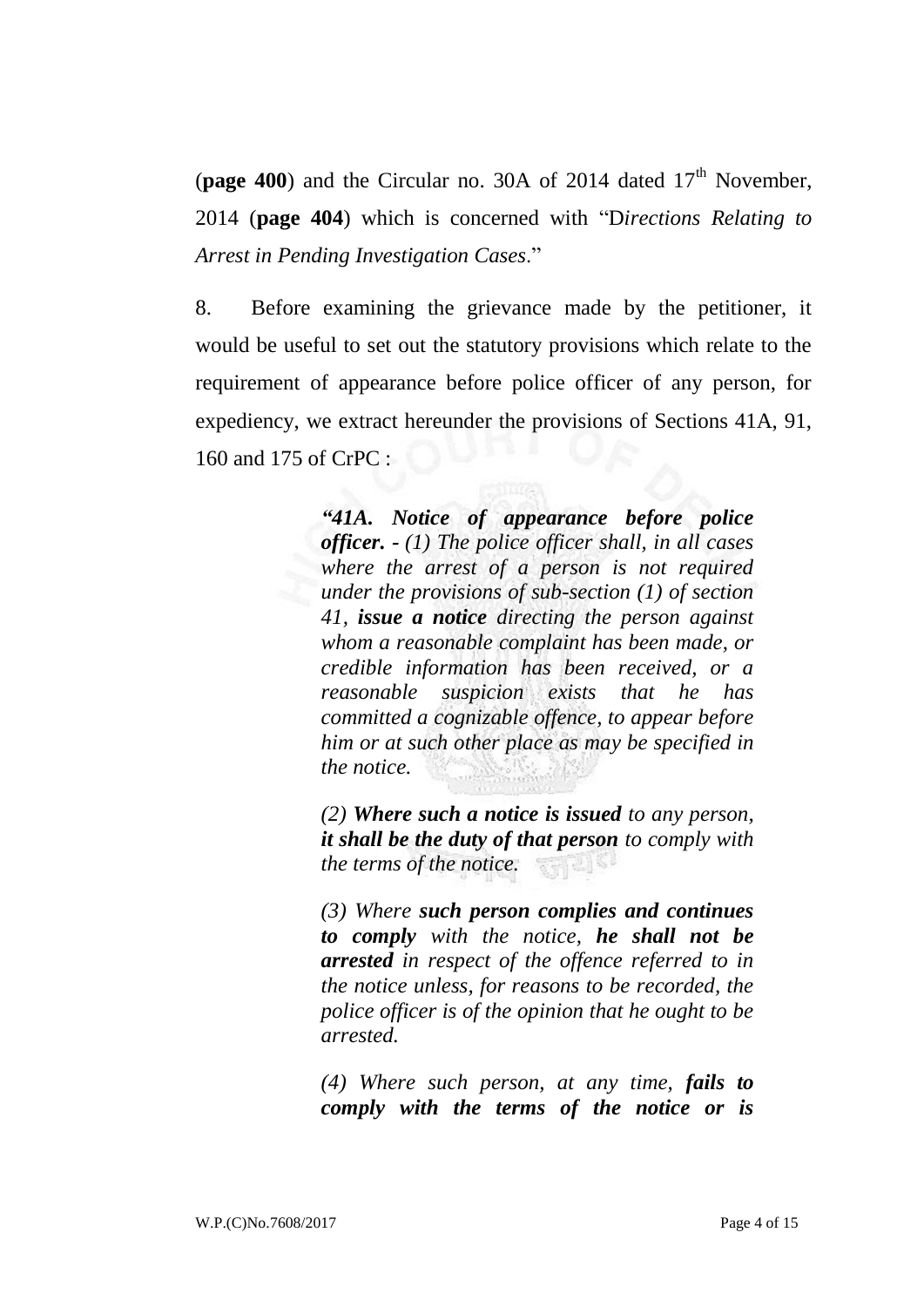*unwilling to identify himself, the police officer may, subject to such orders as may have been passed by a competent Court in this behalf, arrest him for the offence mentioned in the notice."*

## *91. Summons to produce document or other thing.*

*[\(1\)](https://indiankanoon.org/doc/911085/) Whenever any Court or any officer in charge of a police station considers that the production of any document or other thing is necessary or desirable for the purposes of any investigation, inquiry, trial or other proceeding under this Code by or before such Court or officer, such Court may issue a summons, or such officer a written order, to the person in whose possession or power such document or thing is believed to be, requiring him to attend and produce it, or to produce it, at the time and place stated in the summons or order.*

*[\(2\)](https://indiankanoon.org/doc/1046436/) Any person required under this section merely to produce a document or other thing shall be deemed to have complied with the requisition if he causes such document or thing to be produced instead of attending personally to produce the same.*

*[\(3\)](https://indiankanoon.org/doc/924299/) Nothing in this section shall be deemed-*

*[\(a\)](https://indiankanoon.org/doc/1876065/) to affect sections 123 and 124 of the Indian Evidence Act, 1872 (1 of 1872 ), or the Bankers' Books Evidence Act, 1891 (13 of 1891 ) or*

*[\(b\)](https://indiankanoon.org/doc/467790/) to apply to a letter, postcard, telegram or other document or any parcel or thing in the custody of the postal or telegraph authority. xxxx*

*160. Police officer' s power to require attendance of witnesses.*

*[\(1\)](https://indiankanoon.org/doc/210253/) Any police officer, making an investigation under this Chapter may, by order in writing,*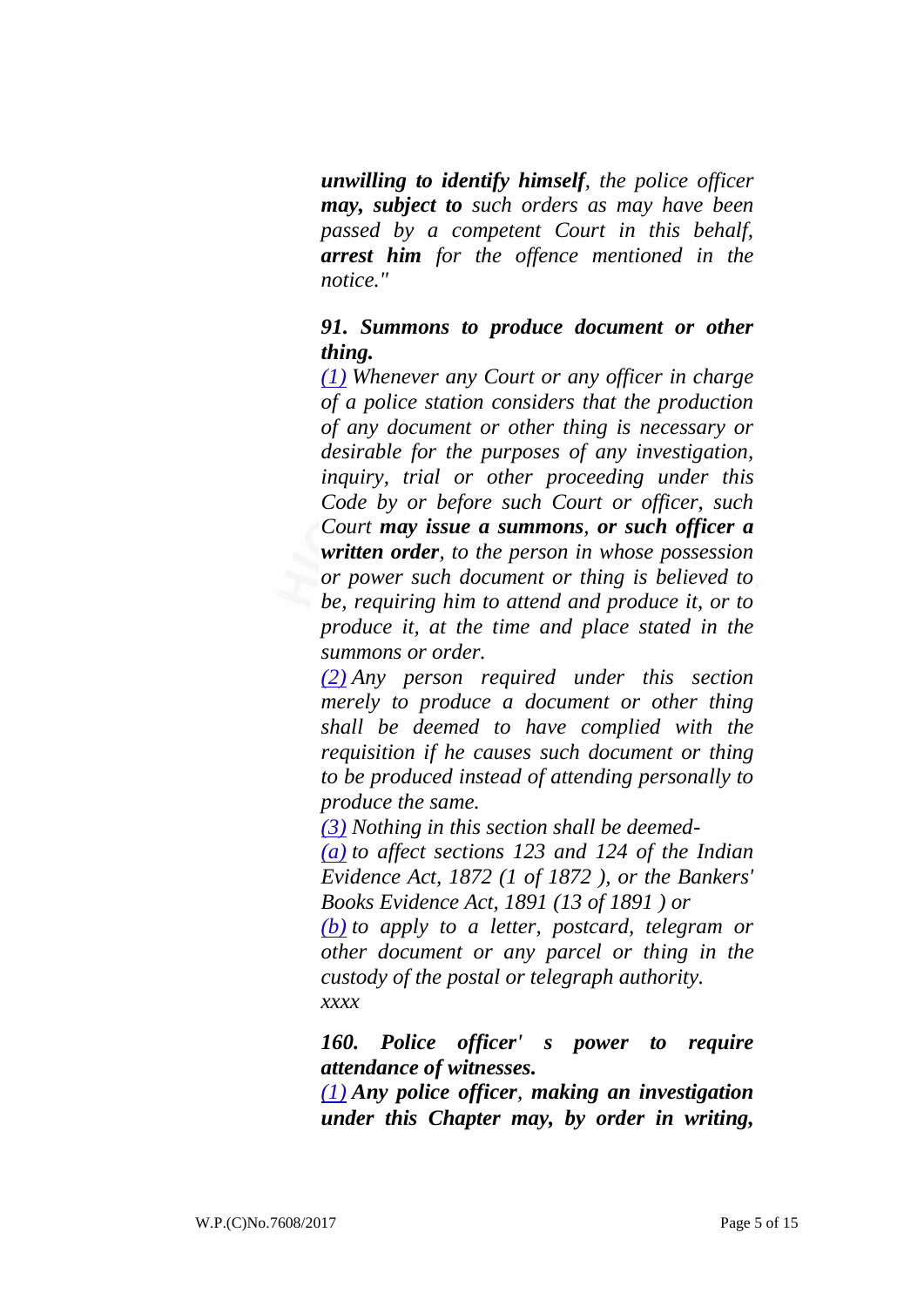*require the attendance before himself of any person being within the limits of his own or any adjoining station who, from the information given or otherwise, appears to be acquainted with the facts and circumstances of the case; and such person shall attend as so required: Provided that no male person under the age of fifteen years or woman shall be required to attend at any place other than the place in which such male person or woman resides.*

*[\(2\)](https://indiankanoon.org/doc/934158/) The State Government may, by rules made in this behalf, provide for the payment by the police officer of the reasonable expenses of every person, attending under sub- section (1) at any place other than his residence.*

*xxx xxx xxx*

#### *175. Power to summon persons.*

*[\(1\)](https://indiankanoon.org/doc/750876/) A police officer proceeding under section 174, may, by order in writing, summon two or more persons as aforesaid for the purpose of the said investigation, and any other person who appears to be acquainted with the facts of the case and every person so summoned shall be bound to attend and to answer truly all questions other than questions the answers to which would have a tendency to expose him to a criminal charge or to a penalty or forfeiture.*

*[\(2\)](https://indiankanoon.org/doc/1706157/) If the facts do not disclose a cognizable offence to which section 170 applies, such persons shall not be required by the police officer to attend a Magistrate' s Court."*

#### (Emphasis supplied)

9. Pursuant to the notices issued by this court, the respondents have entered appearance. Appearing for the Delhi Police, Mr. Satyakam, learned ASC for the Govt. of NCT of Delhi has staunchly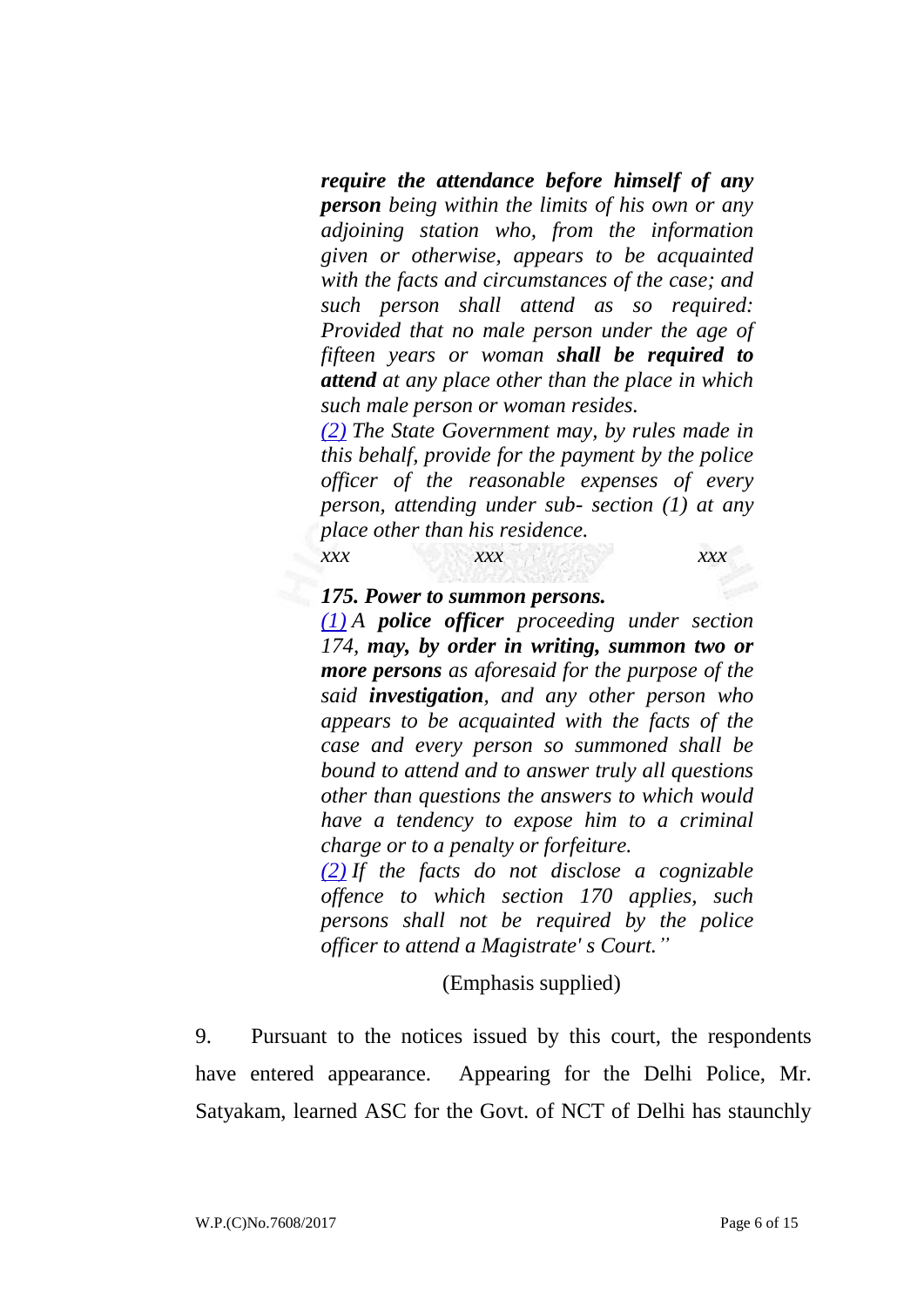disputed the factual narration. This court is not examining either the grievances of the petitioner regarding the treatment by the Delhi Police or his defence on the merits in respect of the complaints against him. We make it clear that we are not expressing any opinion on the merits of the factual narration made by the petitioner, either with regard to the complaints made against him by his wife and in-laws or his complaints and allegations against the Delhi Police.

10. We may note that the writ petitioner has also categorically stated that this writ petition is being filed purely in public interest.

11. Be that as it may, the issues raised by the petitioner are of seminal importance and impact the working of the Delhi Police and the rights of all persons who are called for enquiries or whose conduct is the subject matter of investigation at the hands of the police. It is only for this reason that we have examined the grievance made by the petitioner regarding the insufficiency and inefficacy of the available machinery on the above issues.

12. In this background, on the  $30<sup>th</sup>$  of August, 2017, we had called upon a report from the Registrar General of this court who is a senior officer of the Delhi Higher Judicial Services. The Worthy Registrar General was requested to examine the issues urged by the petitioner as well as the circulars issued by the Commissioner of Delhi Police which are in vogue and have been noticed above. It appears that an extensive consultative process was adopted by the Registrar General who was joined in the deliberations not only by Mr. Satyakam, learned ASC but also by senior officers of the Delhi Police including Mr.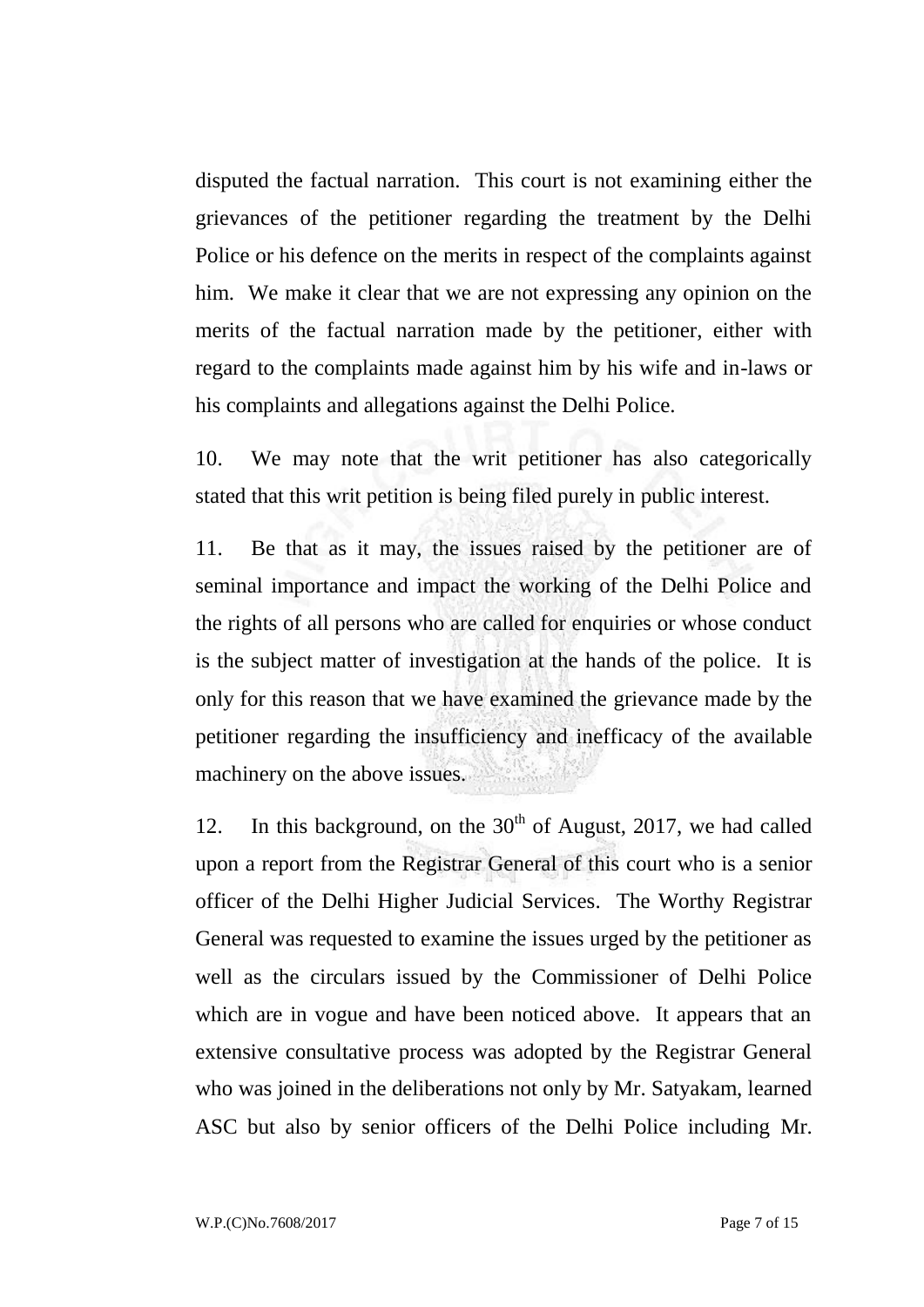Virender Chahal, Joint Commissioner of Police, Central District. A report dated 3rd November, 2017 (page 422) stands submitted to this court.

13. Inasmuch as the parties before us had some suggestions of these recommendations, the matter was subjected to reconsideration which culminated in an additional report dated  $12<sup>th</sup>$  December, 2017 (page 477).

14. These reports were placed before this court and considered on  $23^{\text{rd}}$  November;  $4^{\text{th}}$  December;  $14^{\text{th}}$  December;  $28^{\text{th}}$  December,  $2017$ and 19<sup>th</sup> January, 2018. During these deliberations, it appears that Mr. Sanjay Jain, learned Additional Solicitor General of India had also entered appearance and the matter was closely examined. A final document captioned as *"Suggestions on Implementation of the Status Report of the Registrar General of the Court dated 3rd November,*  2017 and 2<sup>nd</sup> December, 2017" was handed over on 19<sup>th</sup> January, 2018 which was taken on record.

15. We have heard Mr. Sanjay Jain, learned ASG and Mr. Satyakam, ASC, GNCTD on the aforesaid issues and the reports. Upon consideration of the report and the suggestions made by the parties under the leadership of the Worthy Registrar General and with their consent, it is directed that so far as working of Section 41A, the following procedure shall be strictly followed by the police in Delhi: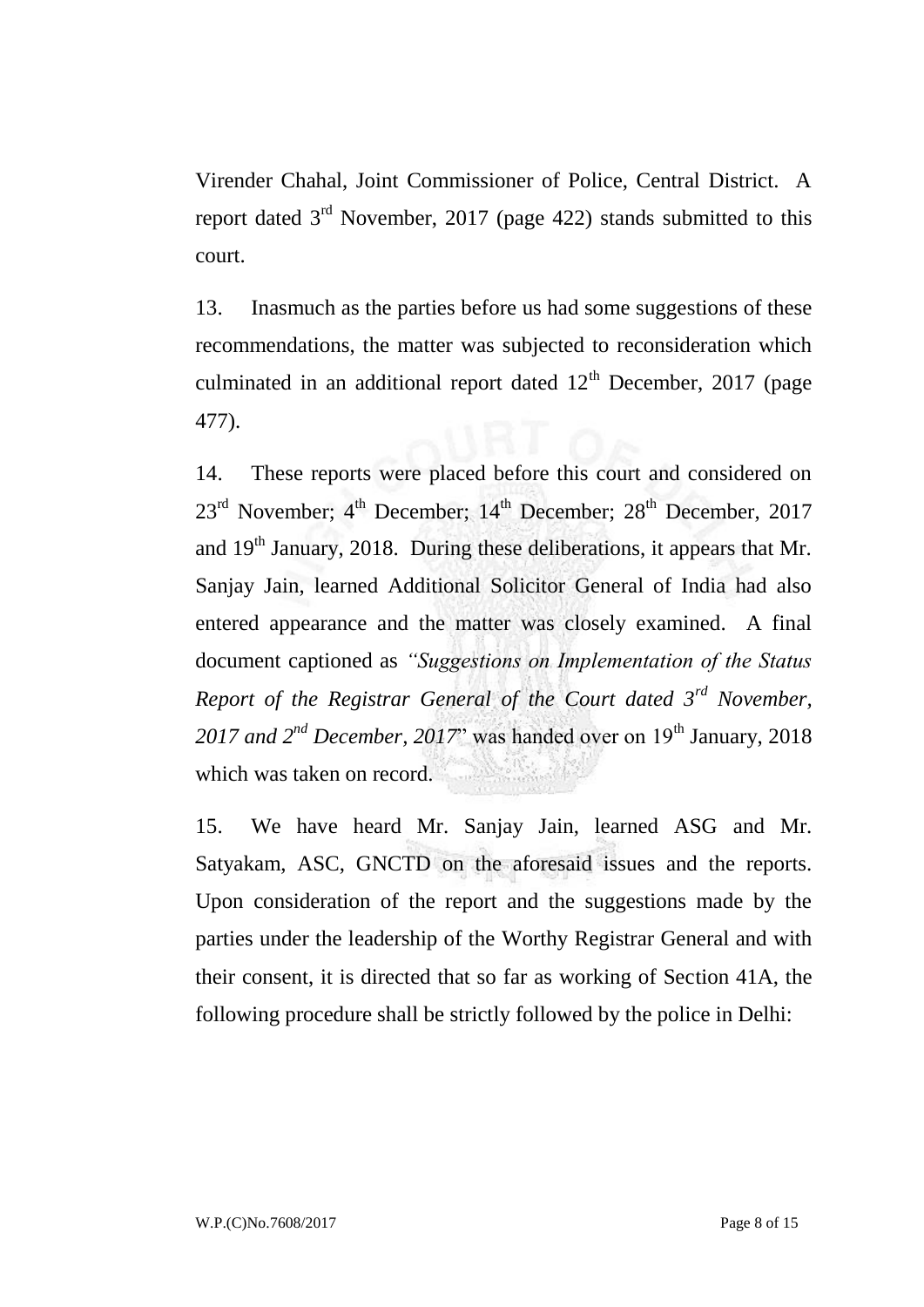## *Procedure for issuance of notices/order by police officers under Sections 41A*

*"(i) Police officers should be mandatorily required to issue notices under Section 41A CrPC (in the prescribed format) formally to be served in the manner and in accordance with the terms of the provisions contained in Chapter VI of the Code.*

*Model form of notice under Section 41A CrPC is reproduced herein below:-*

#### *" MODEL SECTION 41A CrPC NOTICE*

 *Sr.No………….*

 *Police Station ……………..*

*To, [Name of Accused/Noticee] [Last Known Address] [Phone No./Email ID (if any)]*

*Notice under Section 41(A) Cr.P.C.*

*In exercise of the powers conferred under subsection (1) of section 41A of Cr.P.C., I hereby inform you that during the investigation of FIR/Case No. ………………. dated ………. u/s …………registered at SV & ACB Police Station ……………., it is revealed that there are reasonable grounds to question you to ascertain facts and circumstances from you, in relation to the present investigation. Hence you are directed to appear before me at ……. am/pm on …… at ……….Police Station.*

*You are directed to comply with all and/or the following directions :-*

*(a) You will not commit any offence in future.*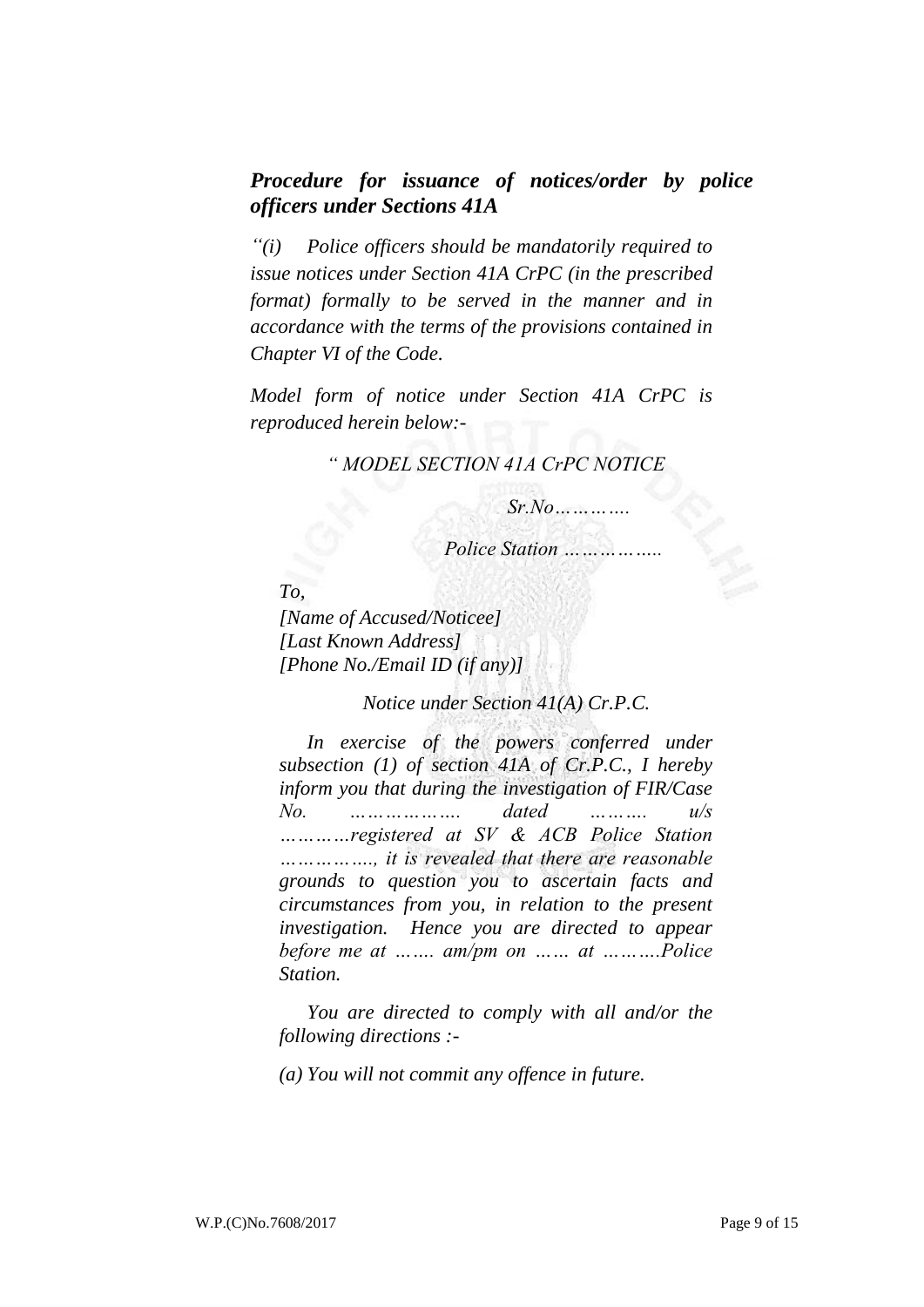*(b) You will not tamper with the evidences in the case in any manner whatsoever.*

*(c) You will not make any threat, inducement, or promise to any person acquainted with the fact of the case so as to dissuade him from disclosing, such facts to the court or to the police officer.*

*(d) You will appear before the Court as and when required/directed.*

*(e) You will join the investigation of the case as and when required and will cooperate in the investigation.*

*(f) You will disclose all the facts truthfully without concealing any part relevant for the purpose of investigation to reach to the right conclusion of the case.*

*(g) You will produce all relevant documents/material required for the purpose of investigation.*

*(h) You will render your full co-operation/assistance in apprehension of the accomplice.*

*(i) You will not allow in any manner destruction of any evidence relevant for the purpose of investigation/trial of the case.*

*(j) Any other conditions, which may be imposed by the Investigating Officer/SHO as per the facts of the case.*

*Failure to attend/comply with the terms of this Notice, can render you liable for arrest under Section 41A(3) and (4) of CrPC.*

> *[Signature] [Name and Designation] [affix seal]*

*………………………………………………………………*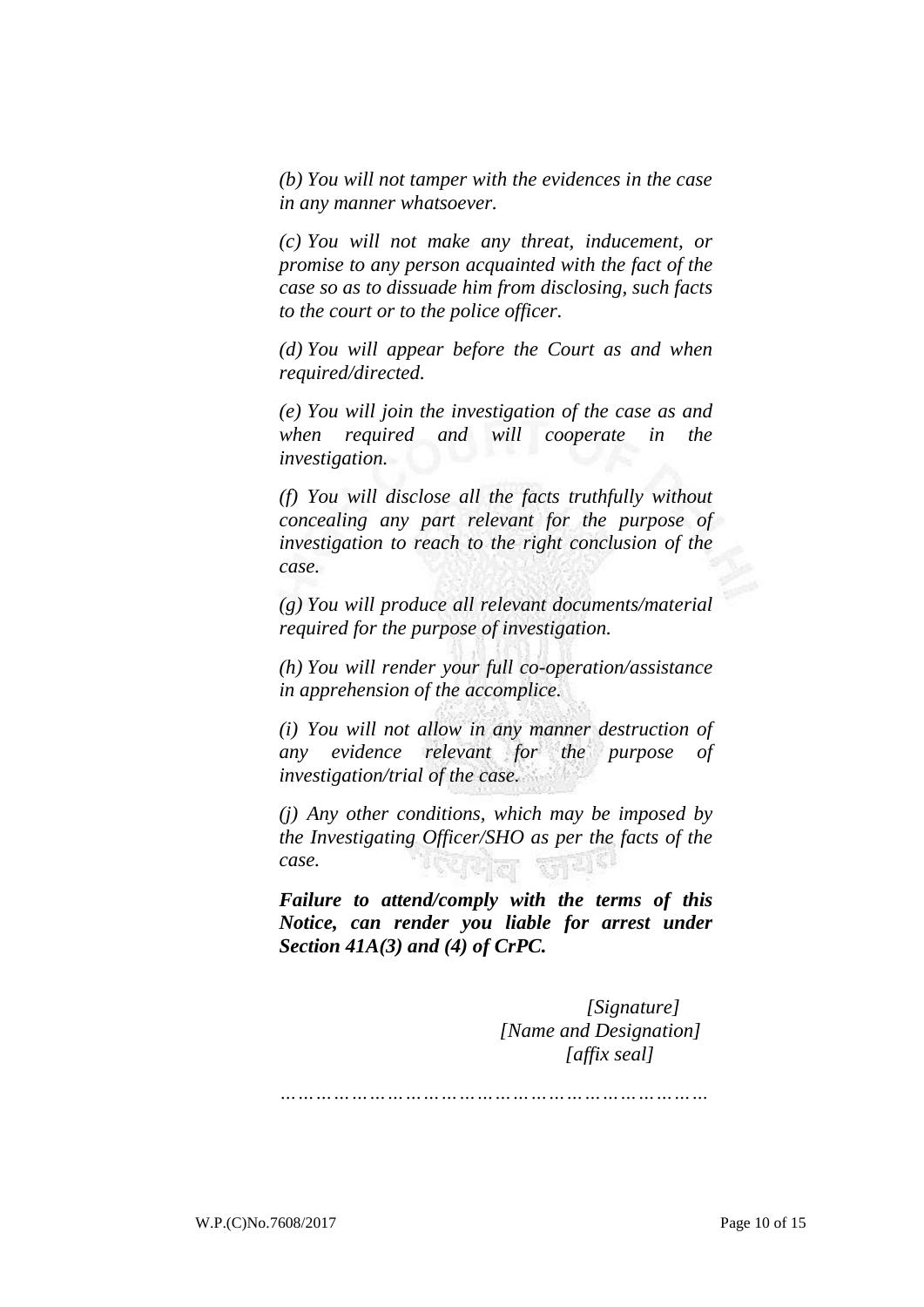*Sr.No. ………..*

#### *ACKNOWLEDGEMENT*

*In compliance with the abovementioned notice dated ……. issued under Section 41A CrPC, the Noticee has appeared on ………… from ……….. to …………… That the Noticee's presence has been recorded in the register to be maintained by the Police Station………………*

*This acknowledgement is being issued in compliance with Section 41A CrPC. The documents produced by the noticee have duly been seized vide seizure memo/production memo (copy enclosed).*

*The noticee undertakes to continue to comply with any further notices that she/he may receive during the course of the present investigation.*

*[Signature of Accused] [Signature of IO]"*

*(ii) The concerned suspect / accused person will necessarily need to comply with the terms of the notice under section 41 A and attend at the requisite time and place.*

*(iii) Should the accused be unable to attend at the time for any valid and justifiable reason, the accused should in writing immediately, intimate the investigating officer and seek an alternative time within a reasonable period, which should ideally not accede a period of four working days, from the date on which he / she were required to attend, unless he is unable to show justifiable cause for such non-attendance.*

*(iv) Unless it is detrimental to the investigation, the police officer may permit such rescheduling, however only for justifiable causes to be recorded in the case diary. Should the investigating officer believe that such extension is being sought to cause delay to the investigation or the suspect / accused person is being*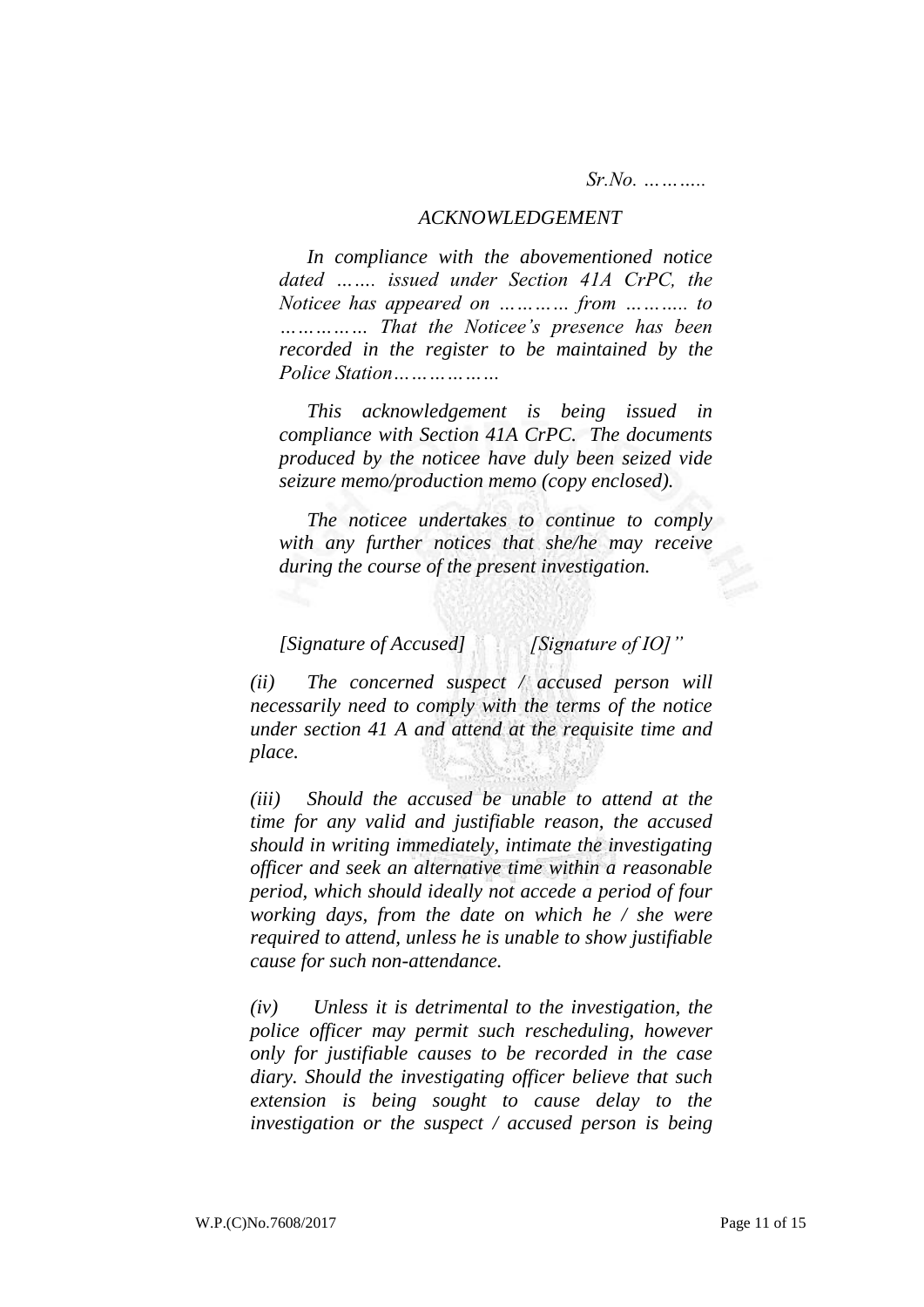*evasive by seeking time, (subject to intimation to the SHO / SP of the concerned Police Station), deny such request and mandatorily require the said person to attend.*

*(v) A suspect / accused on formally receiving a notice under section 41A CrPC and appearing before the concerned officer for investigation / interrogation at the police station, may request the concerned IO for an acknowledgement,*

*(vi) In the event, the suspect / accused is directed to appear at a place other than the police station (as envisaged under Section 41A(1)CrPC), the suspect will be at liberty to get the acknowledgement receipt attested by an independent witness if available at the spot in addition to getting the same attested by the concerned investigating officer himself.*

*(vii) A duly indexed booklet containing serially numbered notices in duplicate / carbon copy format should be issued by the SHO of the Police Station to the Investigating Officer. The Notice should necessarily contain the following details:*

- *a Serial Number*
- *b Case Number*
- *c Date and time of appearance*
- *d Consequences in the event of failure to comply*
- *e Acknowledgment slip*

*(viii) The Investigating Officer shall follow the following procedure:-*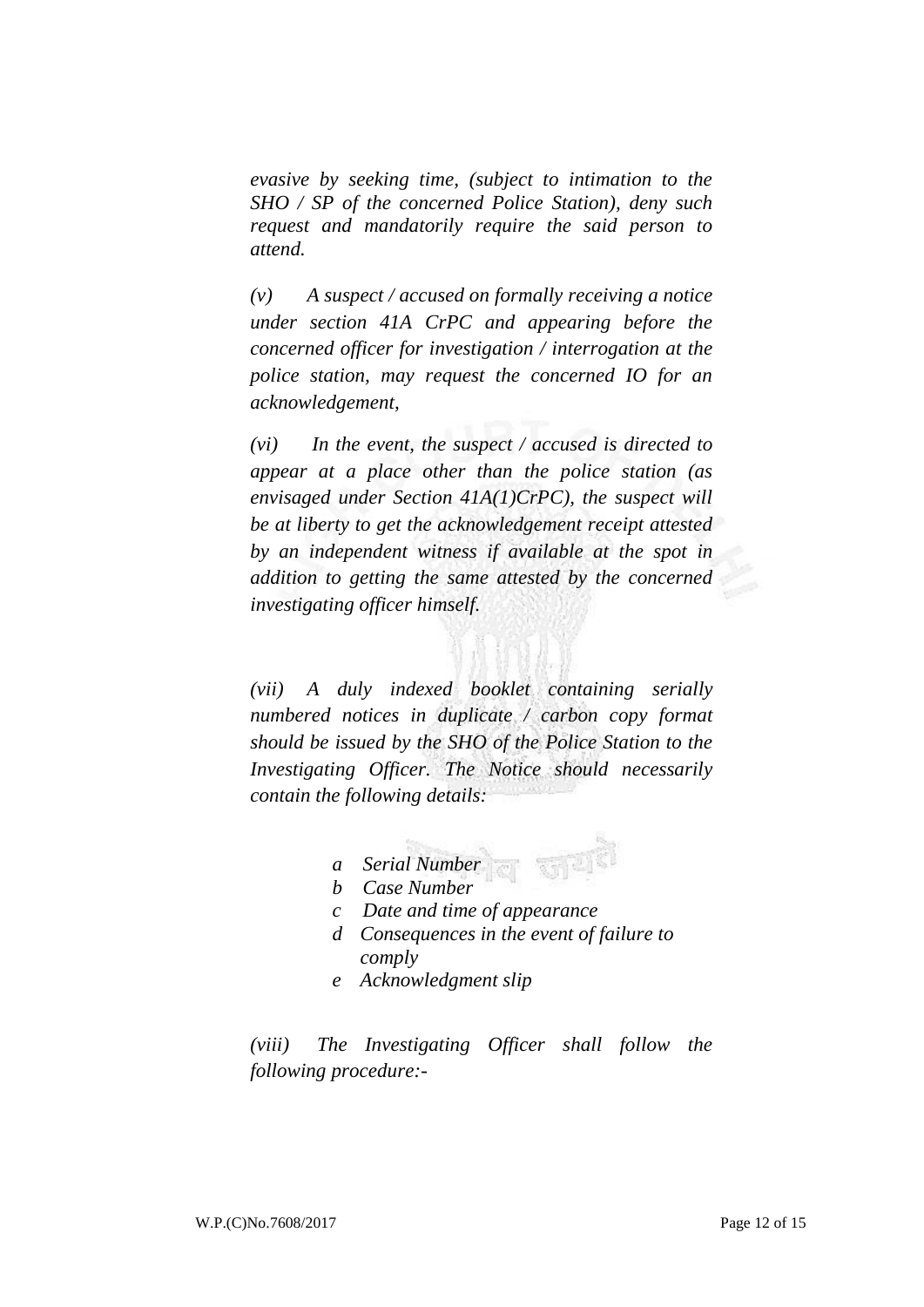- *a The original is served on the Accused/Suspect;*
- *b A carbon copy (on white paper) is retained by the IO in his / her case diary, which can be shown to the concerned Magistrate as and when required;*
- *c Used booklets are to be deposited by the IO with the SHO of the Police Station who shall retain the same till the completion of the investigation and submission of the final report under section 173 (2) of the Cr.P.C.*
- *d The Police department shall frame appropriate rules for the preservation and destruction of such booklets*

*(ix) Procedure booklets in format identical to the above prescription in guideline (vii) & (viii) with modifications having regard to the statutory provisions in the forms for the notices and acknowledgment shall be maintained.* 

*(x) Failure on the part of the IO to comply with the mandate of the provisions of the Cr.P.C and the above procedure shall render him liable to appropriate disciplinary proceedings under the applicable rules and regulations as well as contempt of Court in terms of the directions of the Hon'ble Supreme Court in the case of Arnesh Kumar Vs. State of Bihar (2014) 8 SCC 273.*

*(xi) Publicity should be undertaken and pamphlets educating the public at large, should be issued by the DCP of all Districts.*

*(xii) The above information should be displayed at prominent places in Police stations, the subordinate courts and the High Court and made available to with the State and District Legal Services Authorities, to*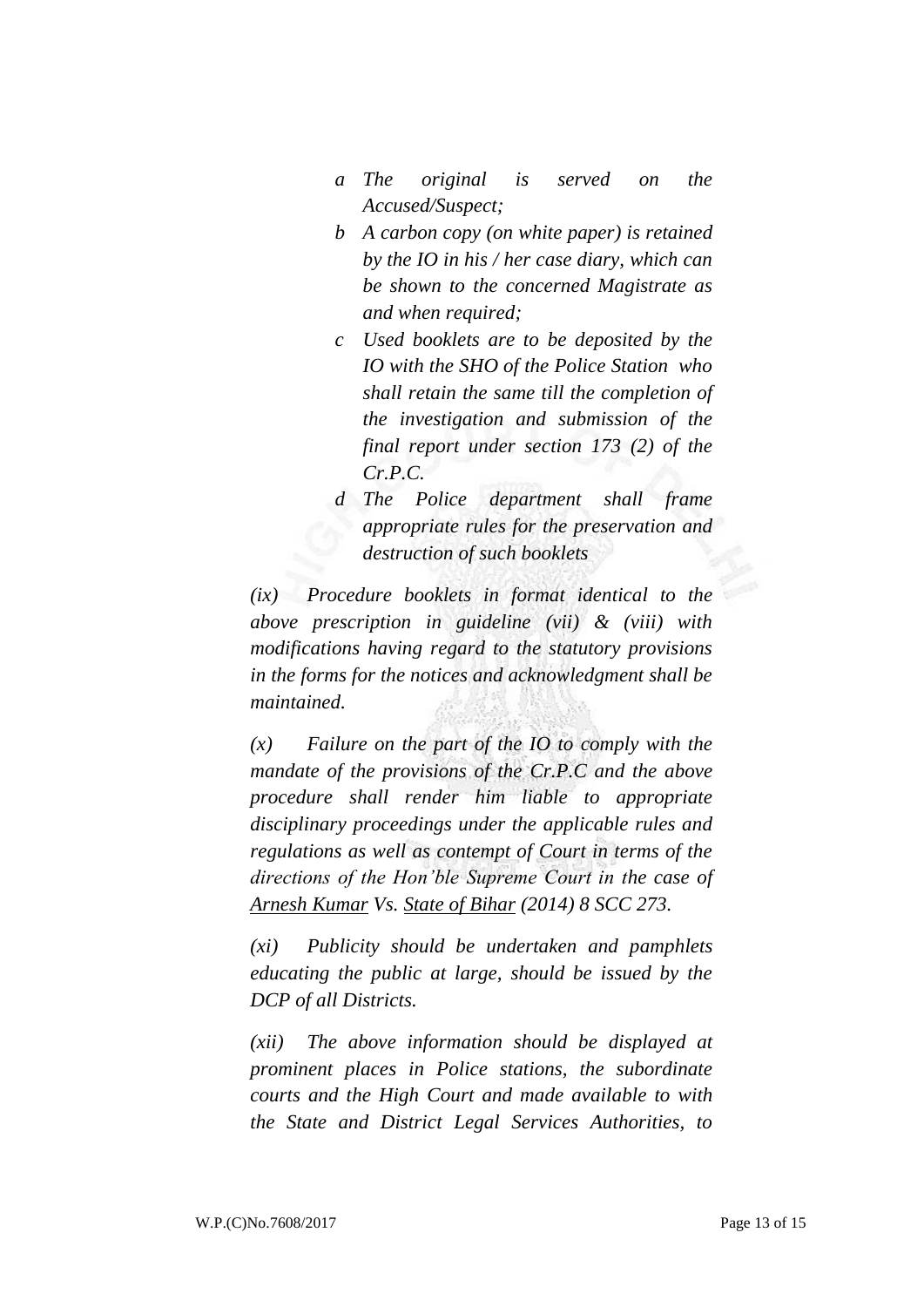*inform the public of their rights and recourses available to them.*

*(xiii) Training programmes be specially formulated for Police Officers and Judicial Officers to sensitize them towards effective compliance of Section 41A, 91, 160 and 175 of the CrPC."*

16. It is directed that the above procedure shall apply also to the working of Sections 91, 160 and 175 of the CrPC as well. The above procedure shall be mandatorily followed by the Delhi Police when working the requirements of all the above noted sections.

17. The respondent no.2 shall issue a circular forthwith upon receipt of a copy of this order directing the strict compliance of the procedure laid above, by every police personnel. The Circular shall be also posted on the official website of the Delhi Police and effective publicity given to ensure that the public is apprised of the procedure which has to be followed.

18. The necessary features of the Circular shall be prominently displayed at all police stations in English and vernacular to enable every person who visits the police station of the procedure which has to be followed.

19. The present writ petition is a laudable effort on the part of a petitioner who, though facing criminal prosecution, has opted to pursue larger public interest and to bring some transparency to the manner of police functioning.